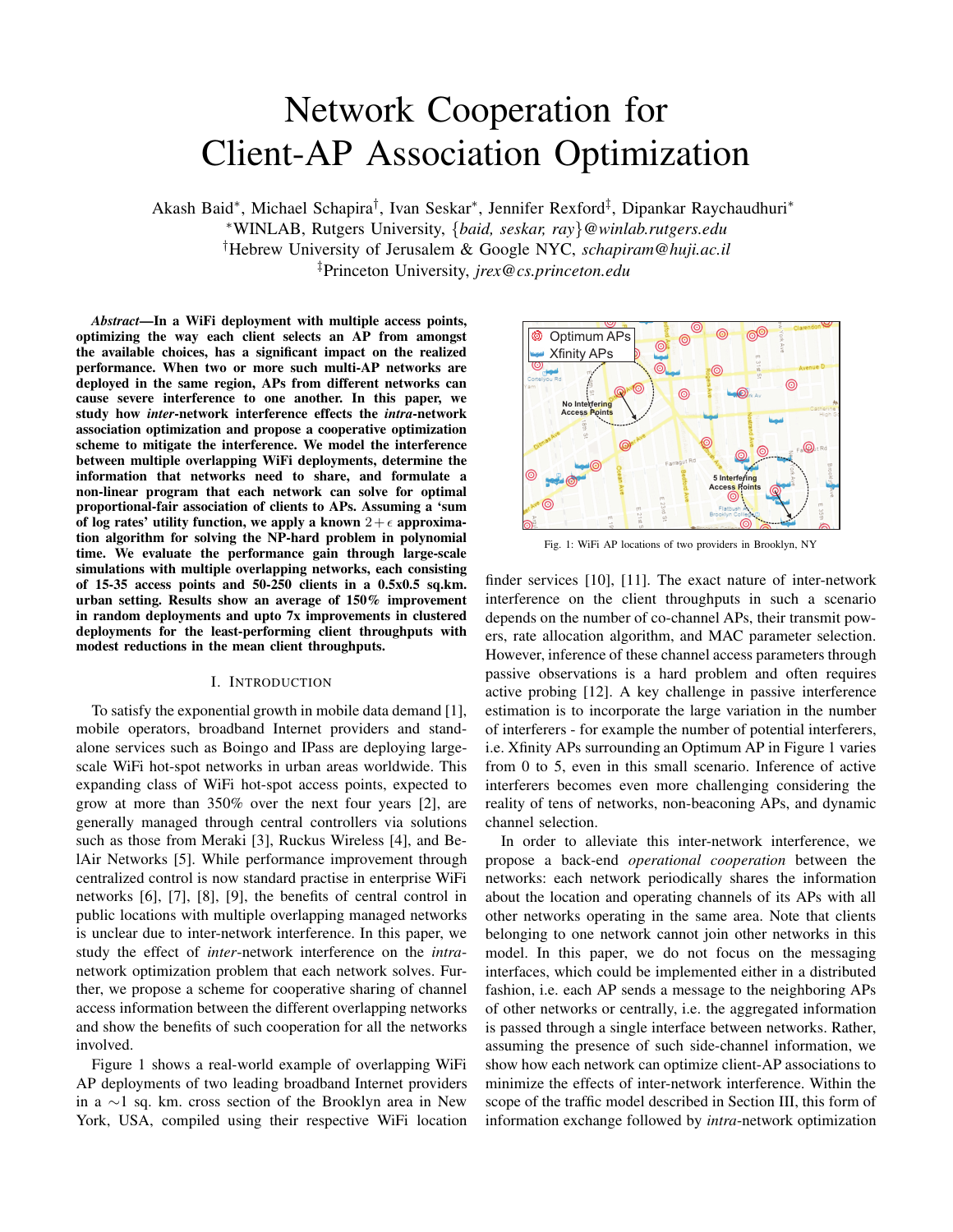

Fig. 2: Qualtitative example of why cooperation is needed: (a) Default mode chooses the least distance AP, (b) Intra-network optimization selects least crowded AP if their distance to the client are comparable, (c) Cooperative optimization selects AP with least internal and external interference

is the same as a global optimization considering all APs of all networks as being controlled by a single entity. This follows from the fact that for certain problem formulations, the interference terms in the intra-network problem can be summarized and substituted using the information received from neighboring networks. To the best of our knowledge, such forms of cooperation between multiple managed WiFi networks has received very little attention with only some recent works in the related area of cellular networks [13].

While operational cooperation can be devised for optimizing the channel selection, rate allocation, power control, and back-off windows, we focus on the more tractable case of optimizing client-AP associations: given a set of APs that a client can potentially connect to, selecting the best AP so as to maximize the sum utility of all the clients across all the network. Due to its direct impact on both the client experience (in terms of throughput) as well as the network performance (in terms of traffic load), this problem has been approached through both centralized network utility maximization framework [6], [8] and game-theoretic formulations [14]. In particular, we follow the proportional fairness framework developed in [6] for the basic intra-network optimization and enhance it to incorporate inter-network interference.

**Operational vs. Access Cooperation:** While we propose the operational form of cooperation in this paper, it is important to compare it with a simpler form of cooperation which can be termed *access cooperation*. Through access cooperation between two networks, unlike our assumption, clients of one network can join the other network. While this can increase the coverage area for both the networks, we show that unless the two networks also jointly manage their networks, i.e. solve a global optimization problem, network utility cannot be maximized by only access cooperation. In addition, operational cooperation has three distinct advantages over access cooperation: (i) a network does not have to handle authentication for clients from other networks, (ii) networks do not have to over-provision capacity since they do not have to cater to extra clients and (iii) networks can retain the control of sessions, policy, and billing of their clients.

The rest of the paper is organized as follows. In Sec-

tion II, we describe why cooperation is required in a multinetwork hot-spot deployment and outline our system model in Section III. Next, we formulate the optimization problem in Section IV and present simulation results in Section V. Section VI concludes the paper and outlines the future work.

#### II. MOTIVATION

Figure 2 shows an illustrative example of cooperation gain. Client  $C1$  is in communication range of three APs of the same network; and the default 802.11 rule as shown in Figure 2(a) is to choose the closest AP (here  $AP1$ ), which gives the highest rate to the client. However, if there is another client C2 attached to  $AP1$ ,  $AP1$  has to divide its downlink transmission time between the two clients, as in Figure 2(b). Assuming proportional fair scheduling, the real throughput that  $C1$  gets from AP1 is only 27 Mbps. Intra-network optimization through a central controller (e.g., Aruba WLAN controllers [15]) can identify this load imbalance and connect  $C1$  to  $AP2$  instead and allow the client to get a throughput of 48 Mbps. In doing so, the network controller assumes that AP2 has sole control of the channel. However in a multi-network setting, a foreign network may have a nearby AP that shares AP2's channel. CSMA contention leads to approximately equal time share between the two APs, leading to an actual throughput of only 24 Mbps for C1 if connected to  $AP2$ , as shown in Figure 2(c). Cooperative optimization incorporates the effect of APs of other networks and thus connects  $C1$  to  $AP3$  leading to a throughput of 36 Mbps.

#### III. SYSTEM MODEL

We consider a system with  $N$  independently operated WiFi networks with  $U_i$  and  $A_i$  denoting the set of clients and APs in the ith network respectively. Table I summarizes the notations we use in this paper. Binary variables  $x_{ij}(k)$ indicate the connection state between the  $j$ th client and  $k$ th AP of the *i*th network (1 is connected, 0 if not), while  $p_{ij}(k)$ denote the fraction of time provided by the AP to the client. Similarly,  $r_{ij}(k)$  denotes the effective bit rate which includes the retransmission overhead and is assumed to be a stepwise function of the distance between the client and the AP, as specified in the 802.11 standard. Since air time fraction and rate are relevant only for clients connected to an AP,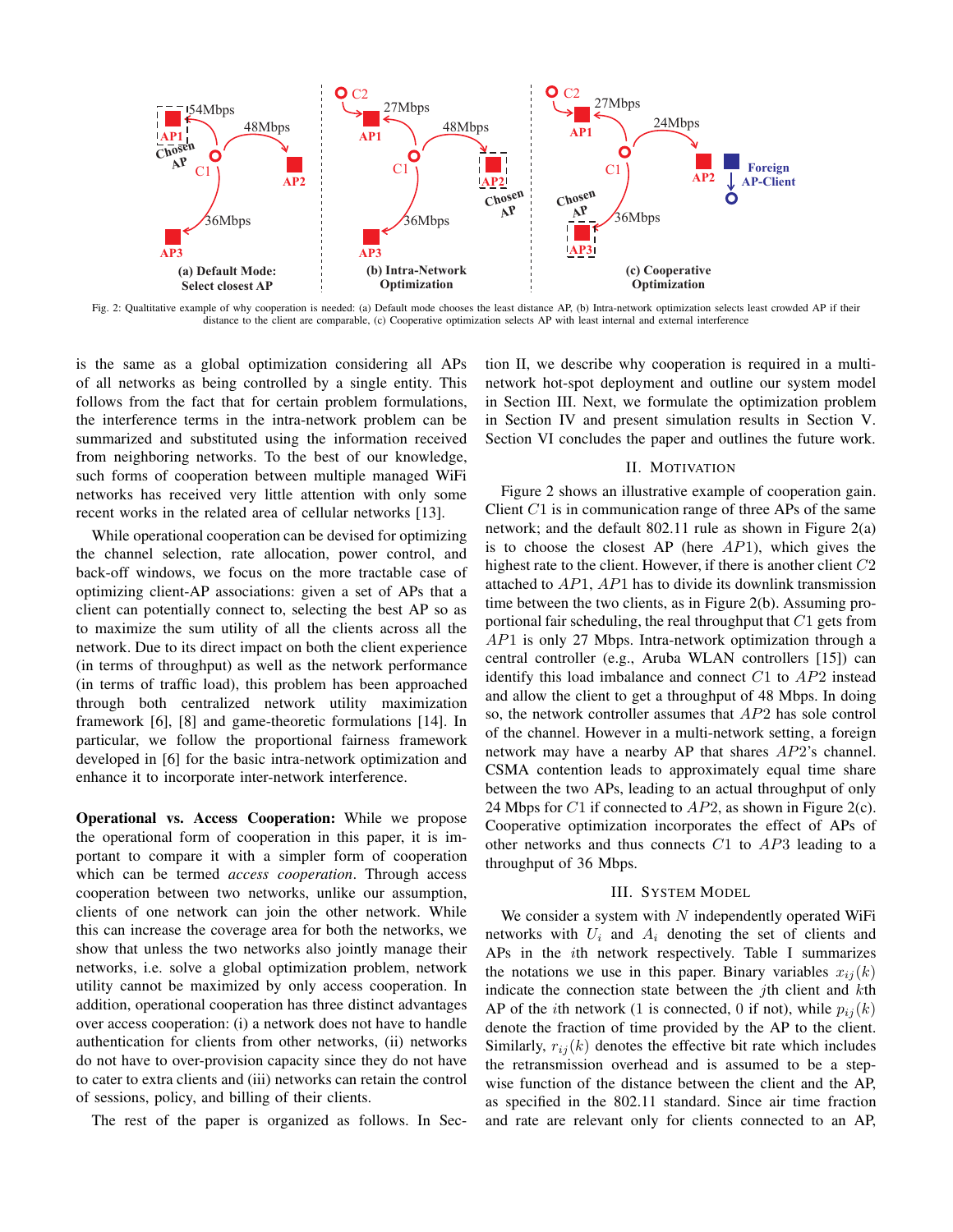| Symbol      | Meaning                                                             |
|-------------|---------------------------------------------------------------------|
| N           | No. of WiFi networks                                                |
| $U_i$       | Set of clients in network $i$                                       |
| $A_i$       | Set of access points in network $i$                                 |
| $R_{cs}$    | Carrier sense radius (equal for all APs)                            |
| $R_{int}$   | Interference radius (equal for all APs)                             |
| $B_{ik}$    | Set of co-channel foreign APs within $R_{cs}$ of                    |
|             | $k$ th AP of <i>i</i> th network                                    |
| $C_{ik}$    | Set of co-channel foreign APs outside $R_{cs}$ but                  |
|             | within $R_{int}$ of kth AP of ith network                           |
| $\eta_{ik}$ | Number of clients connected to the                                  |
|             | $k$ th AP of <i>i</i> th network                                    |
| $r_{ij}(k)$ | Wireless PHY rate obtained by the <i>j</i> th client of <i>i</i> th |
|             | network when connected to the kth AP of that network                |
| $x_{ij}(k)$ | Association indicator between the <i>j</i> th client of <i>i</i> th |
|             | network and its $k$ th AP (value = 0 or 1)                          |
| $p_{ij}(k)$ | Fraction of time the <i>j</i> th client of <i>i</i> th              |
|             | network gets from its kth AP                                        |

TABLE I: Definition of parameters

 $p_{ij}(k) = 0$  and  $r_{ij}(k) = 0$  whenever the corresponding  $x_{ij}(k) = 0$ . Thus the jth client of the *i*th network has an effective downlink rate of  $\sum_{k \in A_i} r_{ij}(k) x_{ij}(k) p_{ij}(k)$ .

As is common in commercial WLAN controllers [15], each AP employs a proportional fairness policy. Ignoring the protocol overheads and assuming equal priorities for all clients, proportional fairness translates to equal time share between clients in multi-rate WLAN [16]. Thus for the kth AP of the *i*th network, each of its  $\eta_{ik}$  clients receive a fraction  $1/\eta_{ik}$  the APs airtime. We focus on downlink traffic which forms the majority of WiFi data transmission [17] and assume clients always have pending data requests at the AP. This assumption simplifies the estimation of the client rates significantly and is valid in hot-spot deployments where the number of clients is large enough that each client cannot receive its maximum desired data rate.

In order to account for the inter-network interference, we denote the set of co-channel foreign APs within carrier sense range of the kth AP of ith network as  $B_{ik}$  and those outside carrier sense but within interference range (potential hidden nodes) as  $C_{ik}$ . Each AP has to participate in CSMA and thus shares the channel with co-channel APs within its carrier sense radius. We assume that within each network, frequency planning is such that no two APs within carrier sense distance are assigned the same channel. Thus the kth AP of the *i*th network has to share its channel with  $|B_{ik}|$  other APs, bringing its share of the channel access time fraction to approximately  $1/(1+|B_{ik}|)$  [18]. Further we model the hidden node interference (interference from APs outside the carrier sense range but with signals still strong enough to affect ongoing transmissions) by lowering the channel access time further. We introduce a parameter  $\alpha \in [0,1]$  which captures the average effect of hidden node interference per interferer. The channel access time fraction for the kth AP of the ith network is thus also reduced by a factor of  $1/(1 + \alpha |C_{ik}|)$ . The choice of the  $\alpha$  parameter can either be made through probe experiments during the deployment stage or be preset to the values derived through testbed measurements [19], [20].  $\alpha$  values in the (0.2, 0.6) range satisfy most of our past

experiments on the ORBIT testbed [21].

The objective of the intra-network association optimization, given such a model, is to optimize the set of  $x_{ij}(k)$  variables for maximum utility which we choose to be one which results in proportional fairness. The choice of a proportional fair utility function is a de facto standard in the current EV-DO, 3G cellular systems, as well as in emerging 4G systems based on LTE and WiMAX and has been shown to provide a good balance between resource utilization and fairness of allocation [6], [8], [22]. For cooperative optimization, each network first ascertains the values of  $|B_{ik}|$  and  $|C_{ik}|$  for each of its APs through periodic message exchange with other networks. This information is then used to formulate a similar optimization problem as in the case of intra-network optimization. Note however, that by including the hitherto unknown interference components, the cooperative problem formulation now matches the real interference scenario.

#### IV. PROBLEM FORMULATION AND SOLUTION

#### *A. Individual Network Optimization*

The intra-network non-cooperative optimization problem formulation is similar to the description in [6]. Since  $x_{ij}(k)$ equals 1 only if client  $j$  is associated with AP  $k$  and channel access time is equally divided between clients connected to an AP, the association optimization within network  $i$  can be denoted by:

Maximize: 
$$
\sum_{j \in U_i} \log \left( \sum_{k \in A_i} r_{ij}(k) x_{ij}(k) p_{ij}(k) \right)
$$
  
subject to: 
$$
p_{ij}(k) = \frac{1}{\sum_{j' \in U_i} x_{ij'}(k)} \quad \forall k \in A_i, j \in U_i
$$

$$
\sum_{k \in A_i} x_{ij}(k) = 1 \quad \forall j \in U_i
$$

$$
x_{ij}(k) \in \{0, 1\} \quad \forall k \in A_i, j \in U_i
$$
(1)

Here the first constraint models the proportional fairness policy of each AP and makes the problem non-linear in  $x_{ij}(k)$ while the second constraint along with the binary constraint restricts each client to connect to exactly one AP. Note that the  $p_{ii}(k)$  in (1) is not the actual time fraction that the client would receive as it does not capture the effect of foreign APs. But without any cooperation, each network has no idea about the number/location of such APs and thus uses this value. Reference [6] shows an efficient approximation algorithm to solve this NP-hard non-linear integer problem for a slightly different problem formulation. This method first requires converting (1) to a relaxed discretized linear program without the integrality constraint on  $x_{ij}(k)$ , i.e., each client is allowed to connect to multiple APs simultaneously. Then the rounding process described by Shmoys and Tardos for the generalized assignment problem [23] is used to arrive at binary values. This polynomial time 2-approximate rounding algorithm thus results in a total utility bounded below by that of the optimal assignment scaled down by a factor of  $2 + \epsilon$ .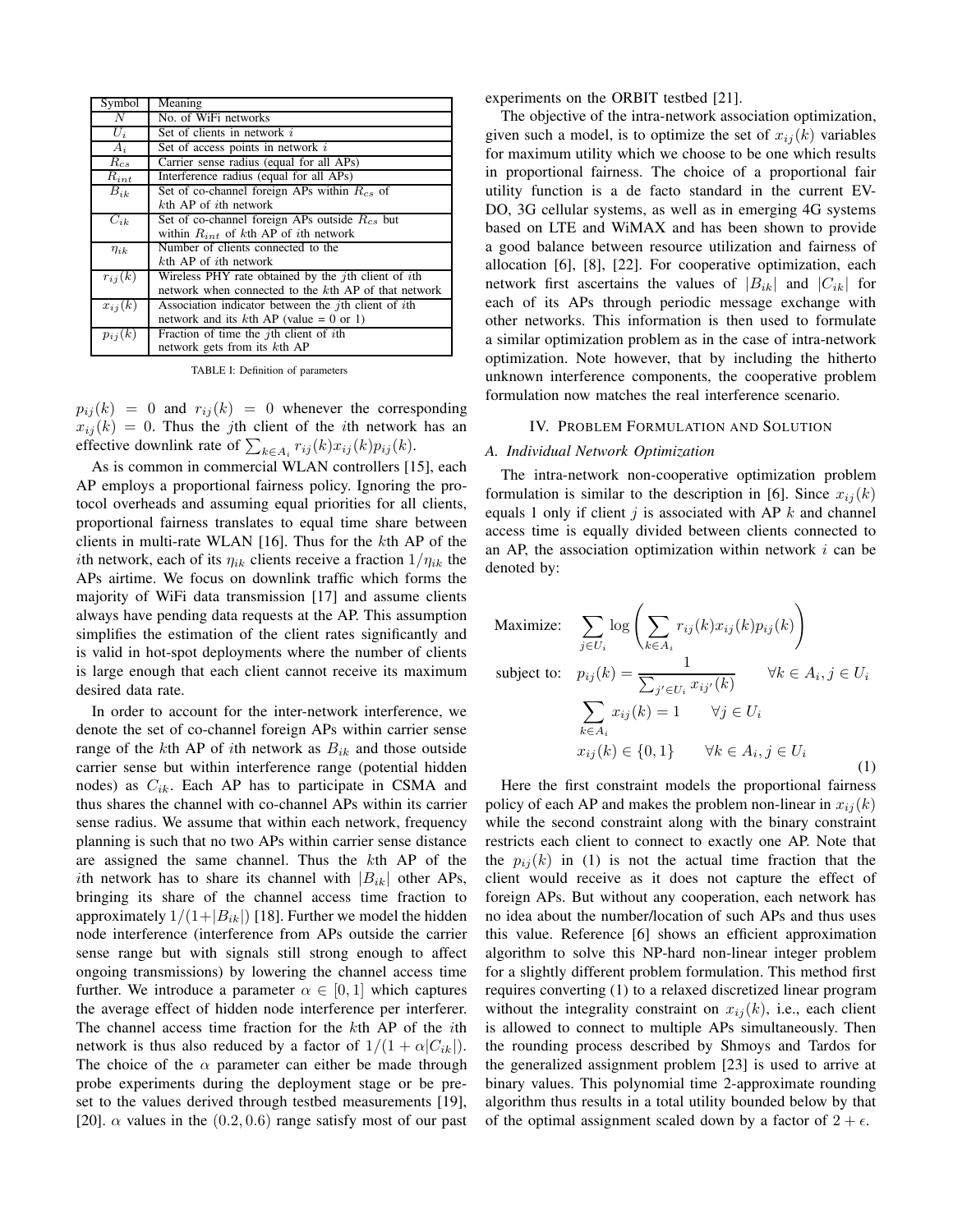#### *B. Cooperative Optimization*

Extending the above formulation based on the assumptions of equal time sharing MAC and availability of  $|B_{ik}|$  and  $|C_{ik}|$ values, the global association optimization problem can be written as:

$$
\begin{aligned}\n\text{Maximize:} \quad & \sum_{i=1}^{N} \sum_{j \in U_i} \log \left( \sum_{k \in A_i} r_{ij}(k) x_{ij}(k) p_{ij}(k) \right) \\
\text{subject to:} \quad & p_{ij}(k) = \frac{1}{\sum_{j' \in U_i} x_{ij'}(k)} \cdot \frac{1}{(1 + |B_{ik}|)(1 + \alpha |C_{ik}|)} \\
& \forall k \in A_i, j \in U_i, i \in [1, N] \\
& \sum_{k \in A_i} x_{ij}(k) = 1 \qquad \forall j \in U_i, i \in [1, N] \\
& x_{ij}(k) \in \{0, 1\} \qquad \forall k \in A_i, j \in U_i, i \in [1, N] \\
& \quad (2)\n\end{aligned}
$$

The constraints in (2) are a simple extension to those in (1) Note here that the first term in  $p_{ij}(k)$  is directly dependent on the optimization variables  $x_{ij}(k)$ . However  $|B_{ik}|$  and  $|C_{ik}|$  are only dependent on the relative placement of co-channel APs of different networks and are thus constants given a certain topology. So once each network i knows about the  $|B_{ik}|$  and  $|C_{ik}|$  values for each of its AP k, it can individually solve the association problem. This joint problem can be solved using the same technique as the individual network optimization.

#### V. SIMULATION RESULTS

We compare three cases to quantify gains -

- Least Distance: Each client connects to the closest AP of the same network (benchmark case).
- Intra-Network Optimization: Each network optimizes the association pattern of its clients.
- Cooperative Optimization: All networks share information for optimizing the client association.

Note that in all the three cases we assume that the clients belonging to a network can only connect to APs from that network. The discretized linear program was solved using the open source *lpsolve* solver [24]. All the results presented are averaged over 10 simulation runs. We present results for two deployment scenarios: random deployment and clustered deployment as follows.

### *A. Random Deployment*

Multiple overlapping networks are considered in a 0.5x0.5 sq. km area, which reflect deployment scenarios in urban hotspot networks, multi-tenant buildings, or airports. Each network has a variable 15-25 APs placed at uniformly randomly selected points. While there is a minimum separation of 50 meters between two APs of the same network, there is no such restriction for APs of different networks. Reasonable frequency planning is assumed - each AP chooses one of the three orthogonal channels in the 2.4 GHz range to minimize the number of co-channel APs. However due to dense deployment of multiple overlapping networks, choosing a completely isolated channel is seldom possible. Clients are placed at random within the area with the total number of clients of



Fig. 3: Topology showing an instance of 2 Networks, 25 APs per network and 150 clients per network at random points

each network set as a parameter. Figure 3 shows an instance of the random AP and client placement. The carrier sense and interference range thresholds of all devices are set to 215 meters and 250 meters respectively as per the specifications in [25]. The physical data rates  $r_{ii}(k)$  are selected based on the distance between the client j and AP  $k$ , also from [25]. The value of the interference scaling parameter  $\alpha$  is taken as 0.5.

Figure 4 shows the cumulative distribution of the client throughputs for all the clients in the system for the topology shown in Figure 3. The plot shows that while intra-network optimization improves fairness in client throughput, its effect is limited due to the presence of APs of another network. Cooperative optimization more than doubles the 10 percentile throughput from 230 Kbps to 550 Kbps compared to least distance scheme and shows a 77% gain when compared to the same metric in intra-network optimization. Since the cooperative optimization problem (2) decouples into separate problems for each network, utility of each network is individually maximized.

Figure 5 further dissects the comparison between intranetwork and cooperative optimization schemes. In this figure, clients are arranged in the increasing order of the throughput they get through intra-network optimization. The key observation here is that almost all lowest throughput clients are better off after cooperative optimization, while the accompanying loss in throughput is inflicted primarily on the clients with high throughputs.

Figure 6 shows the 10 percentile and mean throughput values for simulations with  $N = \{2, 3, 4\}$ , 25 APs, and 150 clients. We note that in each of the cases, the 10 percentile throughputs improve by 140-170% with a small 8- 10% decrease in the mean throughput. The achievable mean throughput naturally goes down with increasing  $N$  due to sharing of the spectrum between a larger number of users. Table II shows the effect of variations in the number of APs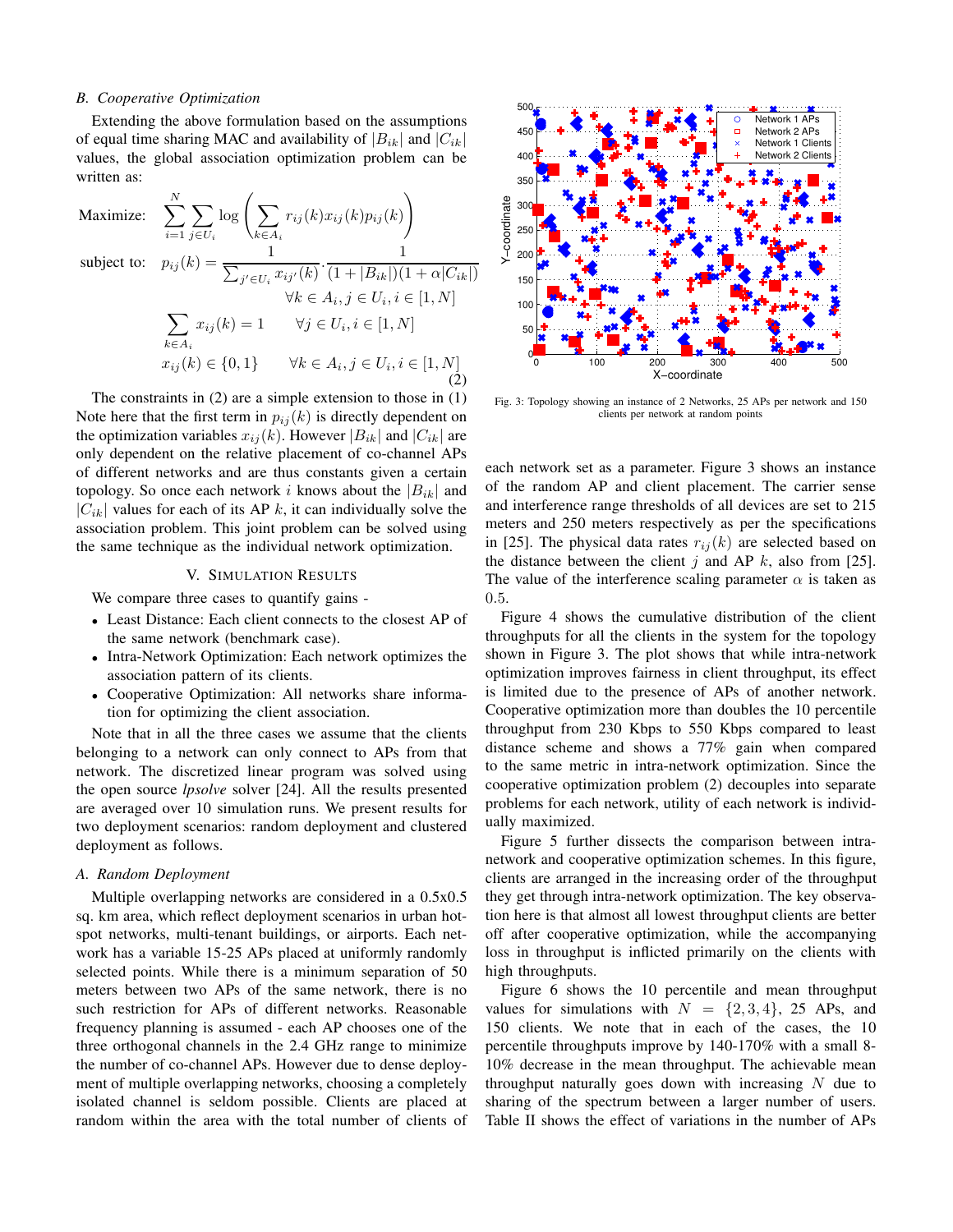

Fig. 4: CDF of client throughputs for all clients.  $N = 2$ ,  $|A_i| = 25$ ,  $|U_i| = 150$ 



Fig. 5: Per-client comparison between intra-network and cooperative optimization schemes

and clients per network for the case of  $N = 3$ . The key observation here is that the percentage gain brought about due to cooperation increases with AP density, but decreases with client density. The insight from these trends suggests that higher AP densities lead to greater uncertainties that each network has to cope with and thus the information sharing becomes more valuable. However, under a capacity limited regime with large number of users, since all APs are heavily crowded, the relative gain of shifting clients from one AP to another reduces.

## *B. Clustered Deployment*

Clustered deployments, characterized by a large number of APs placed in a targeted small region are commonly used to serve public places with very high number of peak users, e.g., waiting rooms, mall entrance, etc. In order to study the effects of such topology-specific interference patterns, we considered a clustered topology with two networks. APs of the first network are clustered in three rectangular regions of size 200x200 meters each, while the second network still has a random AP deployment. All other access parameters remain the same as in the random deployment case. Figure 7 shows the CDF of the client throughputs for each network. We observe that since network 1 APs are strongly clustered,



Fig. 6: 10 percentile and mean client throughput values for varying  $N$  with  $|A_i| = 25, |U_i| = 150$ 

|       |         | 10 % ile throughput (Mbps) |        |        | Mean throughput(Mbps) |        |                |
|-------|---------|----------------------------|--------|--------|-----------------------|--------|----------------|
| $A_i$ | $ U_i $ | Least                      | Intra  | Coop.  | Least                 | Intra  | Coop.          |
|       |         | Dist.                      | Optim. | Optim. | Dist.                 | Optim. | Optim.         |
| 15    | 150     | 0.09                       | 0.13   | 0.19   | 0.7                   | 0.66   | 0.62           |
| 25    | 150     | 0.1                        | 0.14   | 0.27   | 0.78                  | 0.77   | 0.71           |
| 35    | 150     | 0.11                       | 0.14   | 0.31   | 0.85                  | 0.85   | 0.77           |
| 25    | 50      | 0.21                       | 0.33   | 0.64   | 1.95                  | 2.17   | $\overline{c}$ |
| 25    | 150     | 0.1                        | 0.14   | 0.27   | 0.78                  | 0.77   | 0.71           |
| 25    | 250     | 0.07                       | 0.09   | 0.17   | 0.49                  | 0.47   | 0.43           |

TABLE II: 10 percentile and mean client throughput values for varying number of APs and clients with  $N = 3$ 

the relative effect of network 2 APs on its performance is minimal. Hence cooperative optimization does not improve the client throughputs for this network. Conversely, network 1 clusters strongly effect the performance of network 2, thus cooperating between the two networks leads to large gains for network 2.

## *C. Comparison with Access Coordination*

A simple alternative cooperation scheme in a multi-network scenario is *access coordination* in which two or more networks agree to allow each others' clients to access their networks. Each client can now connect to the nearest AP of any network. In order to compare the operational cooperation scheme proposed in this paper with an access coordination scheme, we reuse the topology in Figure 3 but allow clients to connect to APs in either network. Figure 8 shows the throughput of each client under the three association schemes with the client indices arranged in the order of increasing throughput. We note that, access cooperation leads to a decrease in the shortest distance between an AP and a client and thus gives higher throughput for almost all clients. However, since access to more APs does not solve the load balancing problem, operational cooperation results in better performance for more than 2/3rd of the lowest throughput clients.

#### VI. CONCLUSION

Overlapping managed WiFi networks are increasingly common in urban hot-spot deployments, multi-tenant buildings, office complexes, and airports. While optimizing a single network has been the subject of a number of studies in